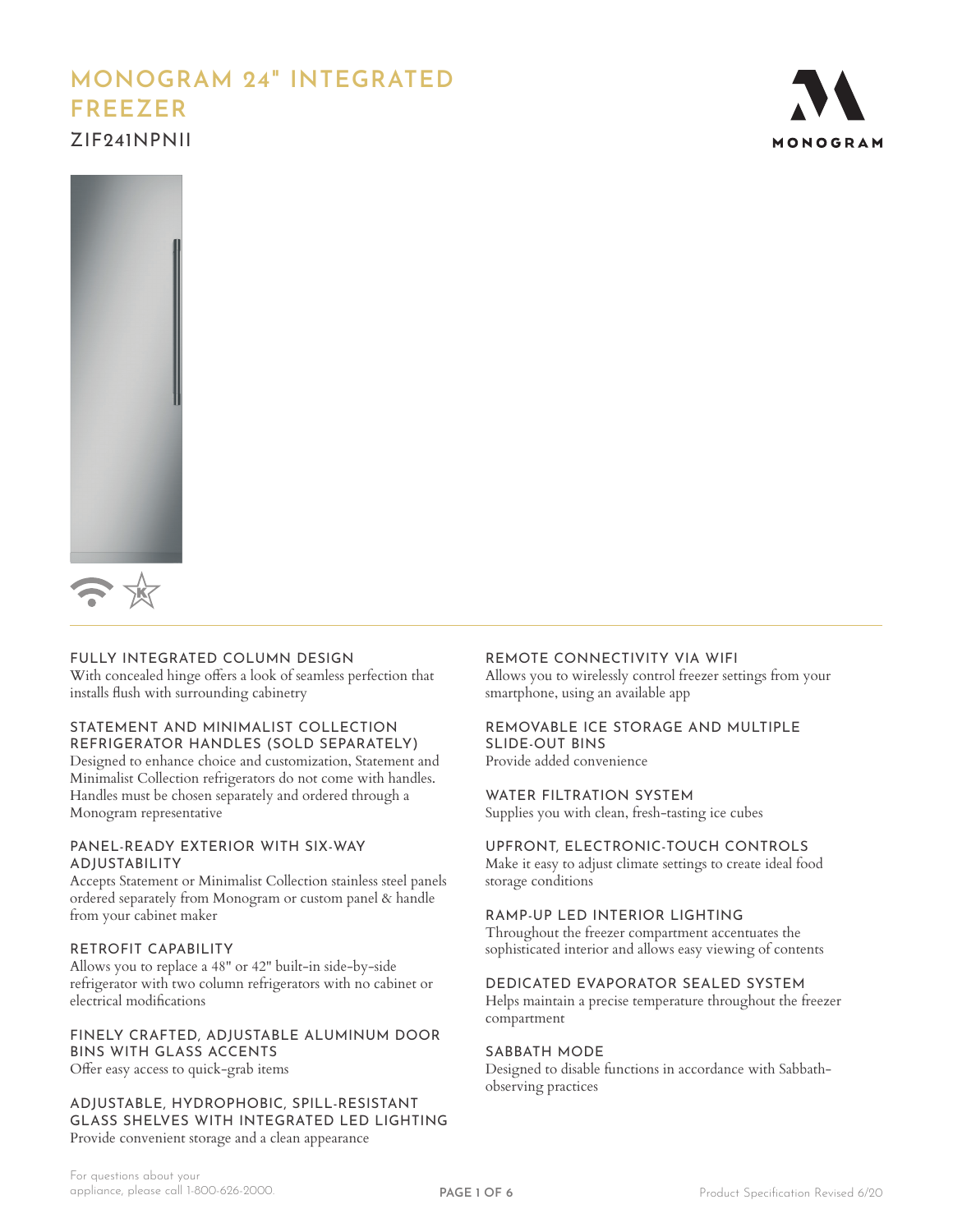



### **SPECIFICATIONS**

| Overall Width         | 23 9/16" (59.8 cm)  |
|-----------------------|---------------------|
| Overall Height        | 83 1/2" (212.1 cm)  |
| Overall Depth         | 24 3/4" (62.9 cm)   |
| Door Clearance at 90° | 27 3/8" (69.5 cm)   |
| Cutout Width          | 23 13/16" (60.5 cm) |
| Cutout Height         | 84" (213.4 cm)      |
| Cutout Depth          | 25" (63.5 cm)       |
| Plumbing Requirements | GF SmartConnect kit |
| Net Weight (approx)   | 430 lb (195.0 kg)   |

### **ATTENTION ELECTRICIAN:**

A 115 volt 60Hz., 15 or 20 amp power supply is required. An individual properly grounded branch circuit or circuit breaker is recommended. For multiple unit installation, each unit requires separate individually properly grounded circuit or breaker and separate properly grounded 3-prong electrical receptacle recessed.

### **WARNING:**

When installing appliance, you must use and follow the product installation instructions. These can be found with unit or on web at monogram.com.



**OVERALL DIMENSIONS**

**\*\* Allow 4 9/16" (11.6) min clearance to a adjacent wall from cutout**

\*\* Dimensions based on handle height of 2 9/16" (6.5)

Dimensions in parentheses are in centimeters unless otherwise noted. Actual product dimensions may vary due to manufacturing tolerances.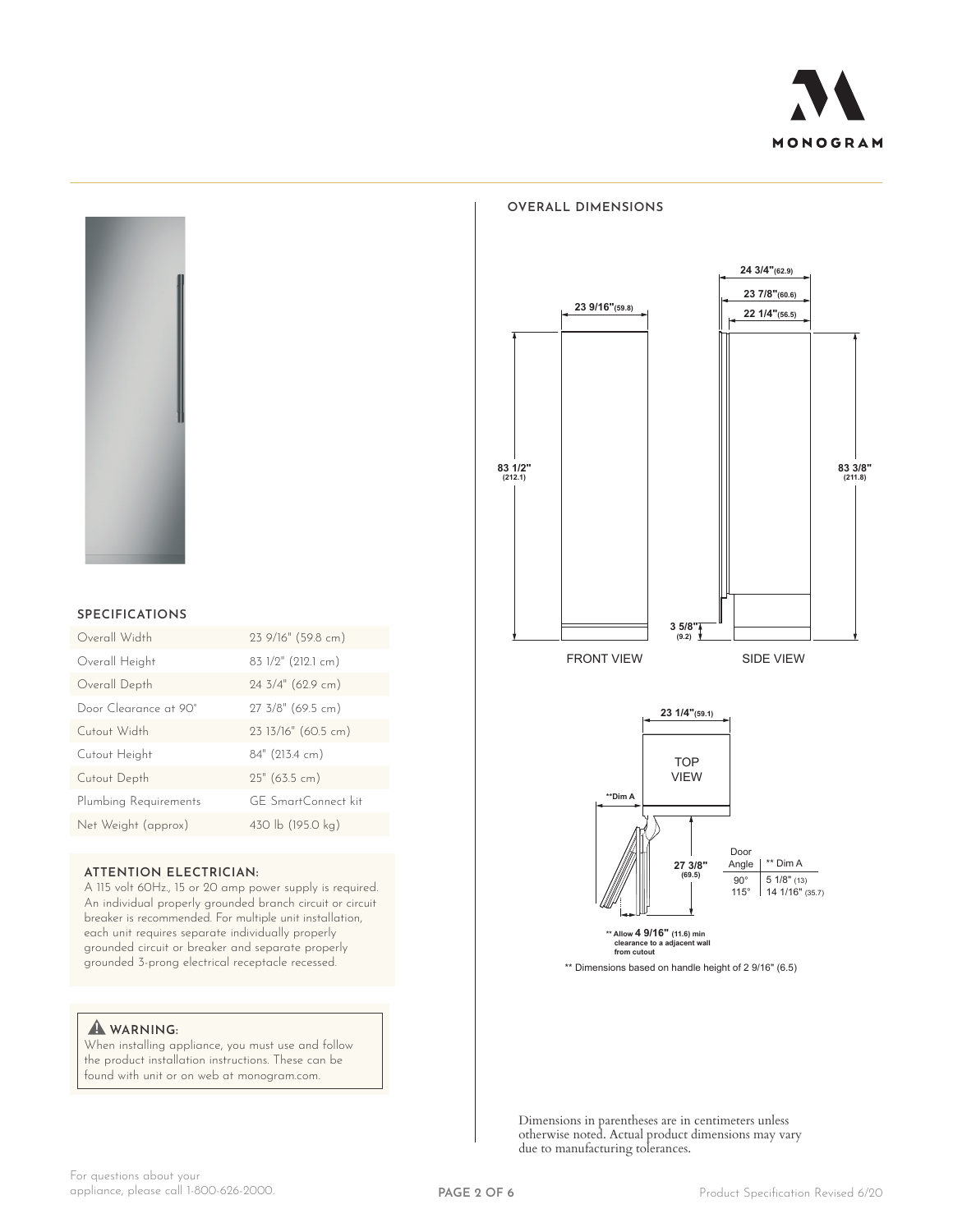

# **SINGLE INSTALLATION**



### **FLUSH 3/4" PANEL DIMENSIONS SINGLE INSTALLATION**



# **PANEL DIMENSIONS**



### **INTEGRATED INSTALLATION**

### **HELPFUL TIPS**

- $\subseteq$  A minimum 3 1/2" (8.9) finished return matching cabinet exterior recommended on interior on all sides and top at front of opening
- Trimmed freezers are designed to be customized with decorative panels. Field-installed 3/4" custom door panels are required.
- Maximum total panel weight: Door panel – 45 lbs. Note: For panels constructed with rails and stiles (5-panel), the rails and stiles must be a minimum of 2" wide.
- For Custom Panels: Use templates provided with units to pre-drill holes for mounting panel brackets (provided with unit). Adjustment screws and instructions also provided with units.
- Requires custom handle from cabinet maker.
- Stainless steel handle and panel options: ZK1SN249NLH: Left-hand 24" stainless steel door panel ZK1SN244NRH: Right-hand 24" stainless steel door panel ZKSP1H1CNSS: Minimalist handle for stainless steel panels only ZKSP1H1PNSS: Statement handle for stainless steel panels only

# **WARNING:**

When installing appliance, you must use and follow the product installation instructions. These can be found with unit or on web at monogram.com.

This document is intended for cabinet and panel construction only.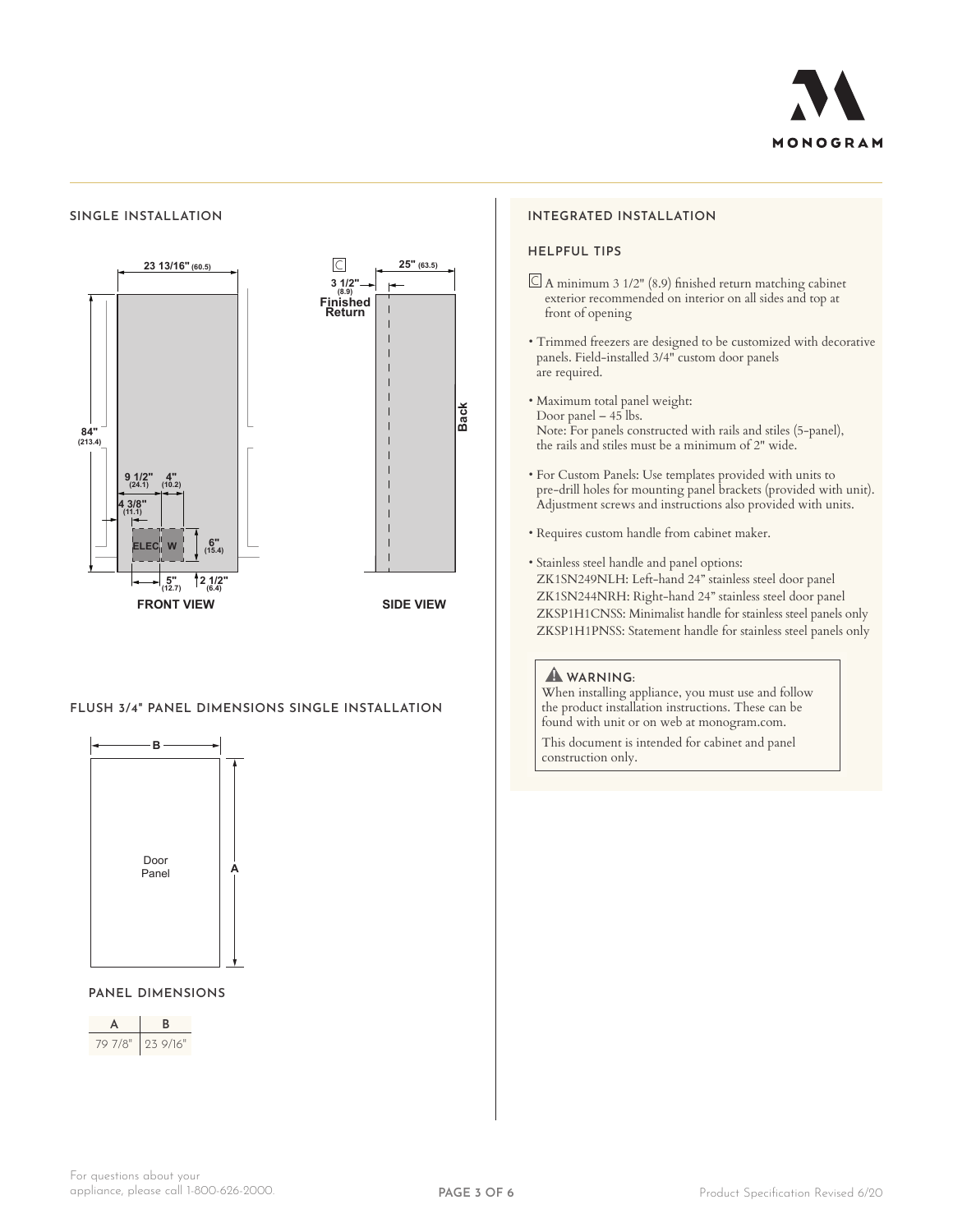

### **DUAL INSTALLATION 24" INTEGRATED FREEZER, ZIF241NPNII AND 24" INTEGRATED REFRIGERATOR, ZIR241NPNII**



**DUAL INSTALLATION 24" INTEGRATED FREEZER, ZIF241NPNII AND 30" INTEGRATED REFRIGERATOR, ZIR301NPNII**



# **INTEGRATED INSTALLATION**

### **HELPFUL TIPS**

- $\Delta$  A separate 115V, 60Hz, 15- or 20-amp power supply is recommended for each product.
- B Cutout based on installation of two products with a left-and-right-hand door swing.
- $\boxed{\subseteq}$  A minimum 3 1/2" (8.9) finished return matching cabinet exterior recommended on interior on all sides and top at front of opening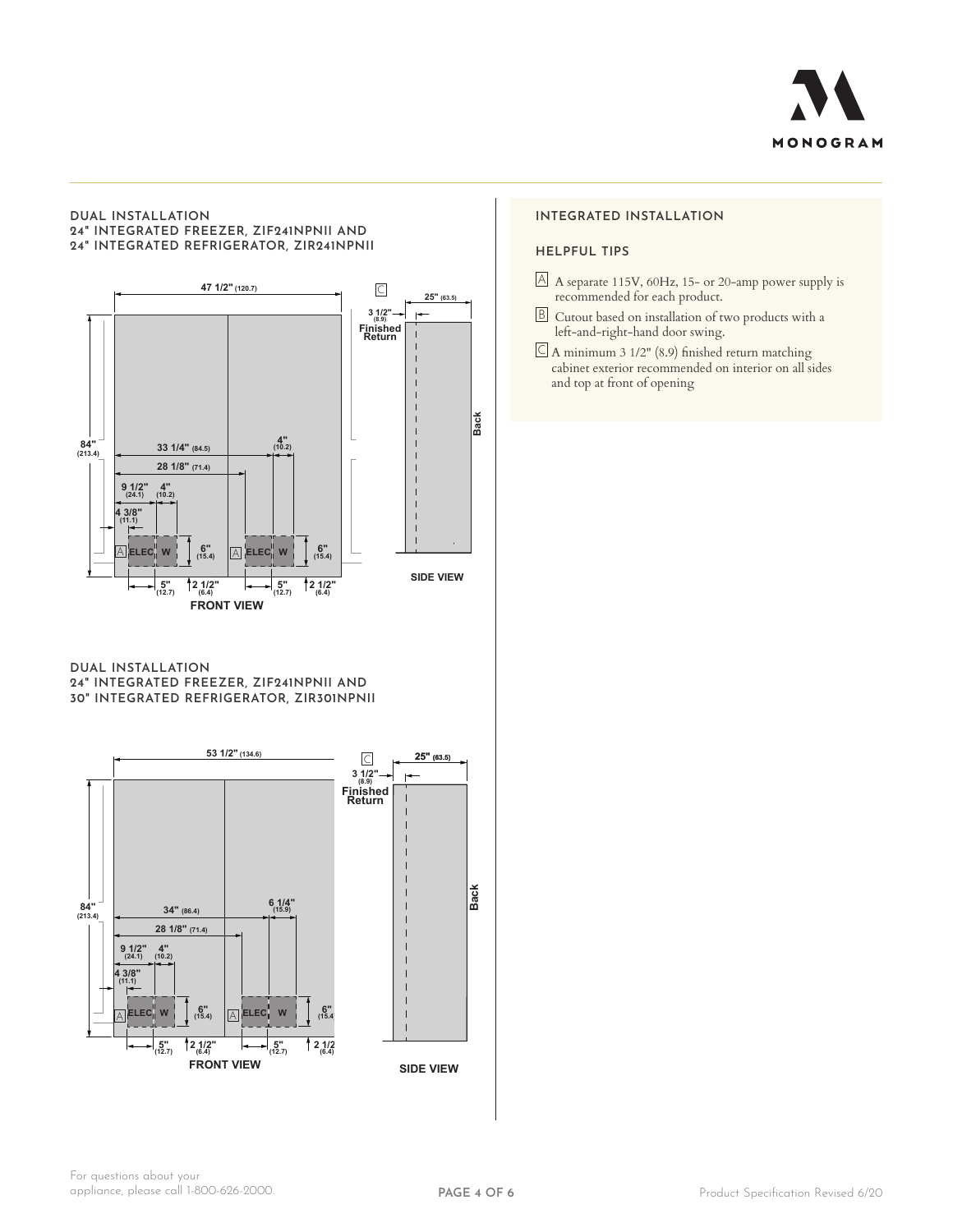

### **FLUSH 3/4" PANEL DIMENSIONS DUAL INSTALLATION WITH 24" FREEZER, ZIF241NPNII AND 24" REFRIGERATOR, ZIR241NPNII**



### **PANEL DIMENSIONS**



**FLUSH 3/4" PANEL DIMENSIONS DUAL INSTALLATION WITH 24" FREEZER, ZIF241NPNII AND 30" REFRIGERATOR, ZIR301NPNII**



# **PANEL DIMENSIONS**

| 79 7/8"   23 9/16"   29 9/16" |  |
|-------------------------------|--|

### **INTEGRATED INSTALLATION**

### **HELPFUL TIPS**

- Trimmed freezers are designed to be customized with decorative panels. Field-installed 3/4" custom door panels are required.
- Maximum total panel weight: 45 lbs Note: For panels constructed with rails and stiles (5-panel), the rails and stiles must be a minimum of 2" wide.
- For Custom Panels: Use templates provided with units to predrill holes for mounting panel brackets (provided with unit). Adjustment screws and instructions also provided with units.
- Requires custom handle from cabinet maker.
- Stainless steel handle and panel options: ZK1SN249NLH: Left-hand 24" stainless steel door panel ZK1SN244NRH: Right-hand 24" stainless steel door panel ZK1SN309NLH: Left-hand 30" stainless steel door panel ZK1SN304NRH: Right-hand 30" stainless steel door panel ZKSP1H1CNSS: Minimalist handle for stainless steel panels only ZKSP1H1PNSS: Statement handle for stainless steel panels only

Dual installation full width toekick options: ZKK48P: 48" stainless toekick ZKK54P: 54" stainless toekick